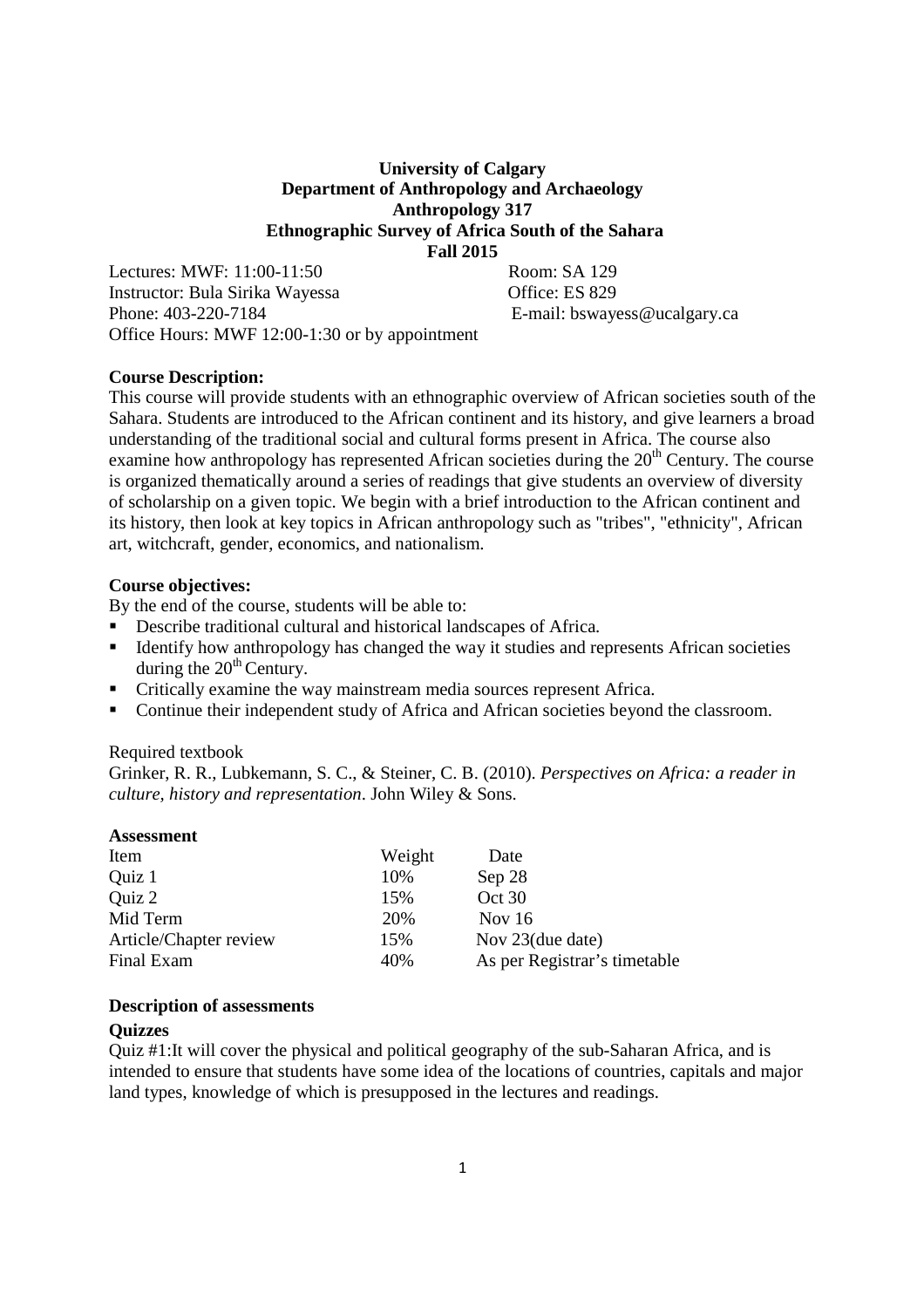Quiz # 2:This will require short definitions/contrasts of anthropological concepts presented in the readings and lectures.

## **Article Review**

A two page (max 500 words) review of selected article /book chapter.

### **Midterm Exam**

This exam will be short answer questions covering course materials and the readings covered to the date of the exam.

#### **Final Exam**

The final exam will be short essay questions that covering course materials and readings covered after the Mid‐Term.

| Grading system     |                     |                     |                   |
|--------------------|---------------------|---------------------|-------------------|
| $A+100-94.9\%$     | $B+84.8-79.9\%$     | $C+70.8-66.9\%$     | $D+ 58.8 - 54.9%$ |
| $A\,94.8 - 89.9\%$ | B 79.8 - 74.9%      | $C$ 66.8 – 62.9%    | D 54.8 – 49.9%    |
| A-89.8 - 84.9%     | $B - 74.8 - 70.9\%$ | $C - 62.8 - 58.9\%$ | F 49.8% and below |

Please note that missed exams and quizzes require a written documentation from a licensed authority for rescheduling and late submission of article review results in loss of 2% of total weight of the project for each day that the assignment is late.

**Lecture and reading schedule** (N.B topics may be modified as required)

#### **Week 1: September 9 & 11**

Introduction to the course and assignment strategies Introduction to physical geography of Africa: climate, rainfall, environment; modern African states, capital cities. People and languages Introduction to ethnography and ethnographic methods.

## **Week 2: September 14, 16 & 18.**

Pre-colonial Africa African historiography and problems Reading: Stahl, A Brower.(2005).Introduction: Changing Perspectives on Africa's Pasts. *In* African Archaeology: A Critical Introduction. Ann B. Stahl. (ed.), Blackwell Publisher. pp 249-275. Film: History of Zimbabwe (Four Last Kingdoms of Africa BBC)

**Week 3: September 21, 23 & 25**  African Representation in Anthropology Grinker, R., S. Lubkemann, C. Steiner. 2010. pp.1-15. **Film:** Zanzibar Leopards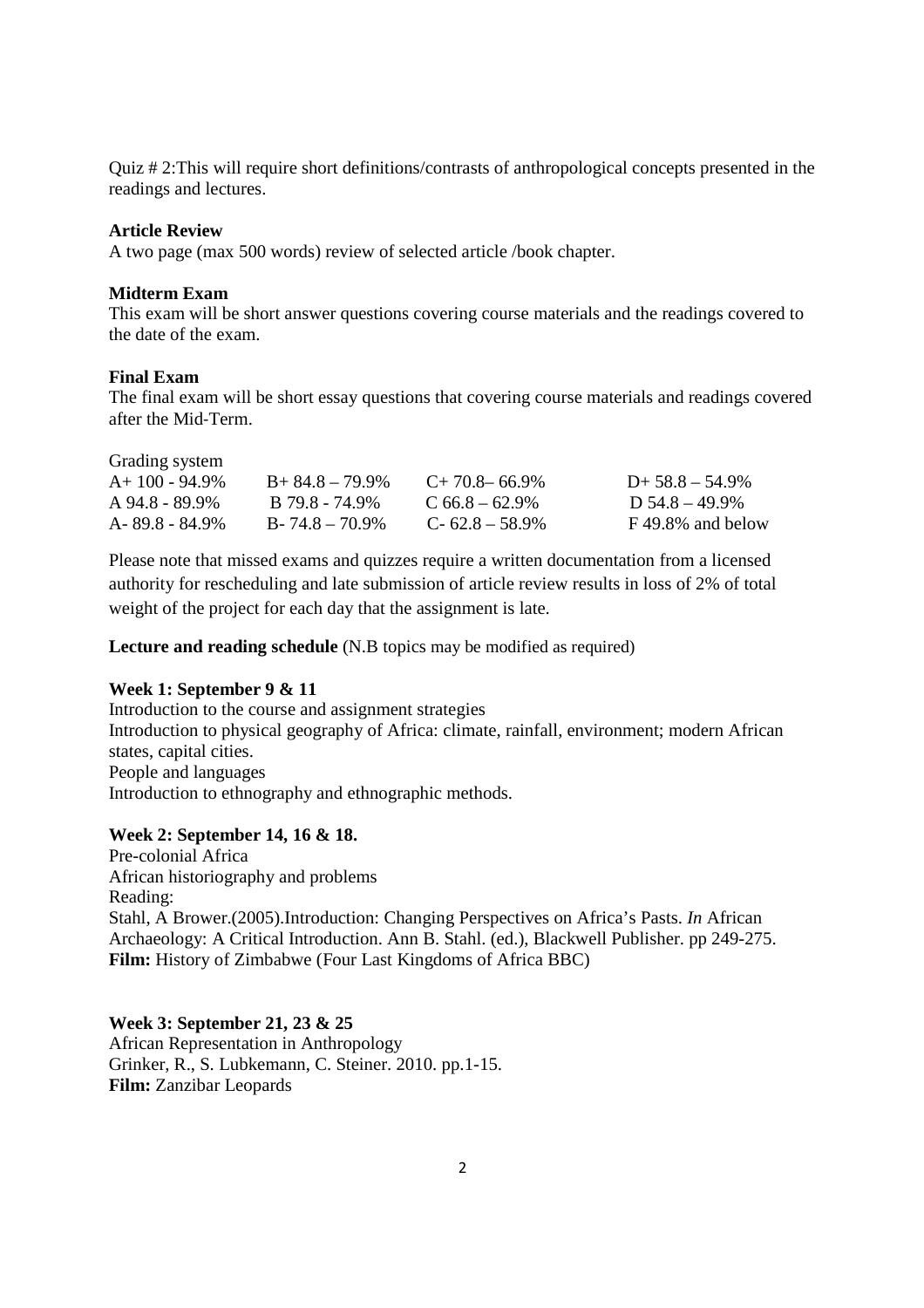#### **Week 4: September 28, 30 & Oct 2**

From "Tribes" to "Ethnicity" Grinker, R., S. Lubkemann, C. Steiner. 2010. pp. 61-95

**Week 5: October 5, 7 & 9**  Economy and cultural system in Africa Grinker, R., S. Lubkemann, C. Steiner.2010. pp 109-151**.** 

## **Week 6: October 12\* no class, 14 & 16**

Hunter-gatherers in Africa Readings: Grinker, R., S. Lubkemann, C. Steiner. 2010. pp.167-219. Lee, R. B., & Hitchcock, R. K. (2001). African hunter-gatherers: Survival, history and politics of Identity. *African study monographs. Supplementary issue*, *26*, 257-280. **Film**: Kalahari Killers

## **Week 7: October 19, 21 & 23**

Craft, status and identity Readings: Grinker, R., S. Lubkemann, C. Steiner. 2010. pp 237-270. Tamari, T. (1991). The development of caste systems in West Africa. *The Journal of African History*, 32(02), 221-250.

#### **Week 8: October 26, 28 & 30**

Ancestors, Gods, and witchcraft Reading: Grinker, R., S. Lubkemann, C. Steiner. 2010.pp 283-314. **Film:** Witchcraft among the Azande

### **Week 9: November Nov 2, 4 & 6**

Arts, Aesthetics & Music Reading: Grinker, R., S. Lubkemann, C. Steiner. 2010. pp 323-372. **Film:** West African Dogon Masks

#### **Week 10: November 9, (11 & 13 no class-reading week)**

Sex and Gender in Africa Reading: Grinker, R., S. Lubkemann, C. Steiner. 2010. pp 378-411.

## **Week 11: November 16, 18 & 20**

Colonial Africa Reading: Grinker, R., S. Lubkemann, C. Steiner. 2010. pp.423-462. **Film:** Africa-States of independence-The Scramble for Africa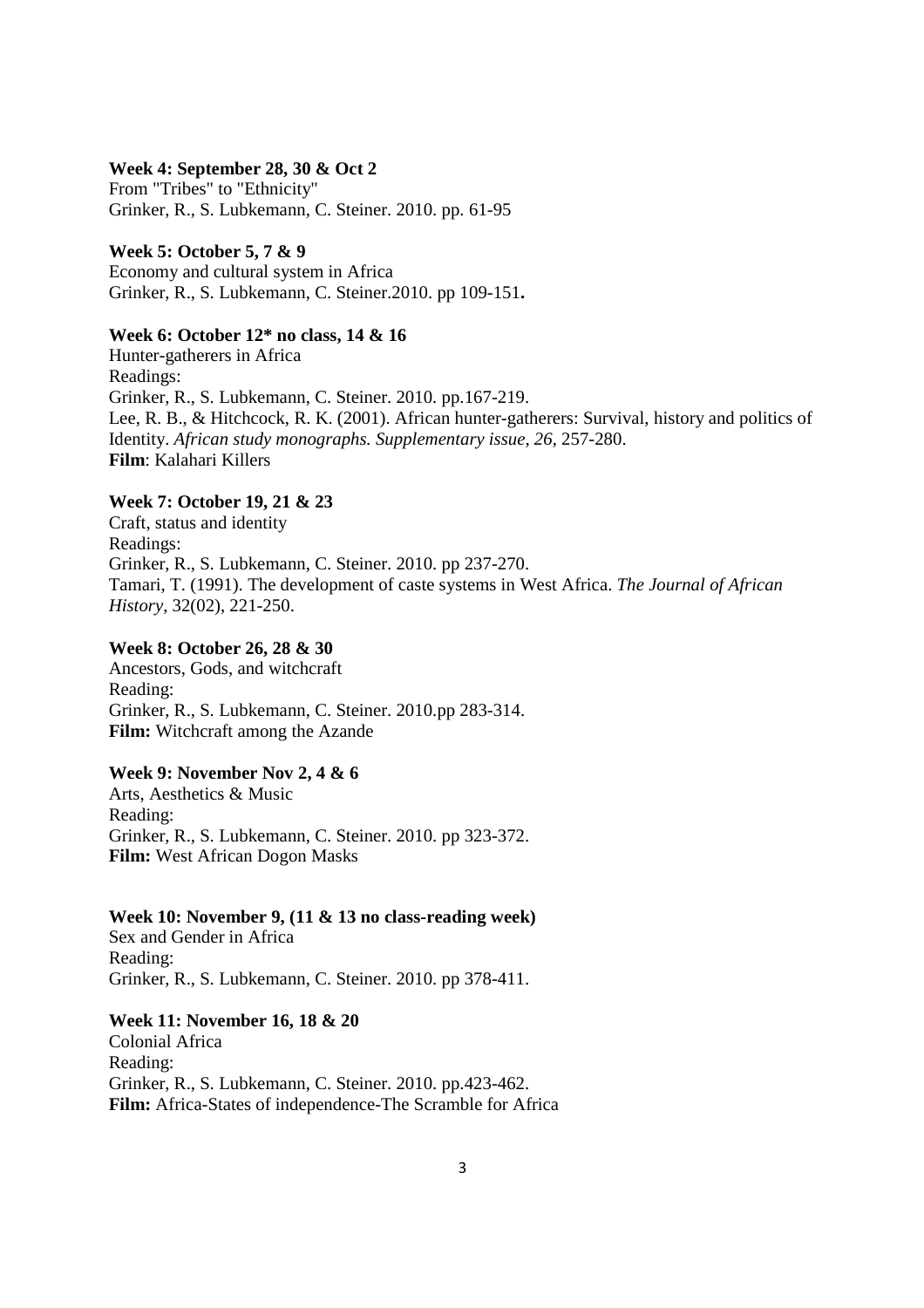### **Week 12: November 23, 25 & 27**

Post-colonial period nationalism and ethnicity, and neocolonialism Reading: Grinker, R., S. Lubkemann, C. Steiner. 2010. pp.473-498.

## **Week 13: December 30, 2 & 4**

Development and Structural problems Readings: Grinker, R., S. Lubkemann, C. Steiner. 2010. pp 609-616 Cotula, L., & Vermeulen, S. (2009). Deal or no deal: the outlook for agricultural land investment in Africa. *International Affairs*, 85(6), 1233-1247. **Film**: Land grab-Anuak Gambela Ethiopia Farm

## **Additional content**

#### **Academic Accommodation Policy**

It is the students' responsibility to request academic accommodations. If you are a student with a documented disability who may require academic accommodations and have not registered with Student Accessibility Services, please contact them at 403-220-6019. Students who have not registered with Student Accessibility Services are not eligible for formal academic accommodations. More information about academic accommodations can be found at www.ucalgary.ca/access.

### **Freedom of Information and Protection of Privacy Act**

The University of Calgary is committed to protecting the privacy of individuals who work and study at the University or who otherwise interact with the University in accordance with the standards set out in the Freedom of Information and Protection of Privacy Act. Please refer to the following link for detailed information: http://www.ucalgary.ca/legalservices/foip

#### **Plagiarism and cheating**

Plagiarism: "to steal and pass off the ideas or words of another as one's own" (Webster's). Plagiarism will not be tolerated and will automatically result in a failing grade for the submission. Any student caught plagiarizing July also be subject to additional University sanctions. Students are expected to be familiar with the Anthropology Departments policy on intellectual honesty available at: https://www.anth.ucalgary.ca/home/links/intellectual-honestyguidelines

#### **Academic Misconduct**

Academic dishonesty is an unacceptable activity at the University of Calgary and students are strongly advised to read the Student Misconduct section of the University Calendar. Quite often, students are unaware of what constitutes academic dishonesty or plagiarism. The most common are: 1) Presenting another student's work as your own; 2) Presenting an author's work or ideas as you own without proper referencing; 3) Using work completed for another course. This activity will not be tolerated and students conducting themselves in this manner will be dealt with according to the procedures outlined in the University Calendar. For detailed information on what constitutes academic misconduct, please refer to the following link: http://www.ucalgary.ca/pubs/calendar/current/k-2-1.html